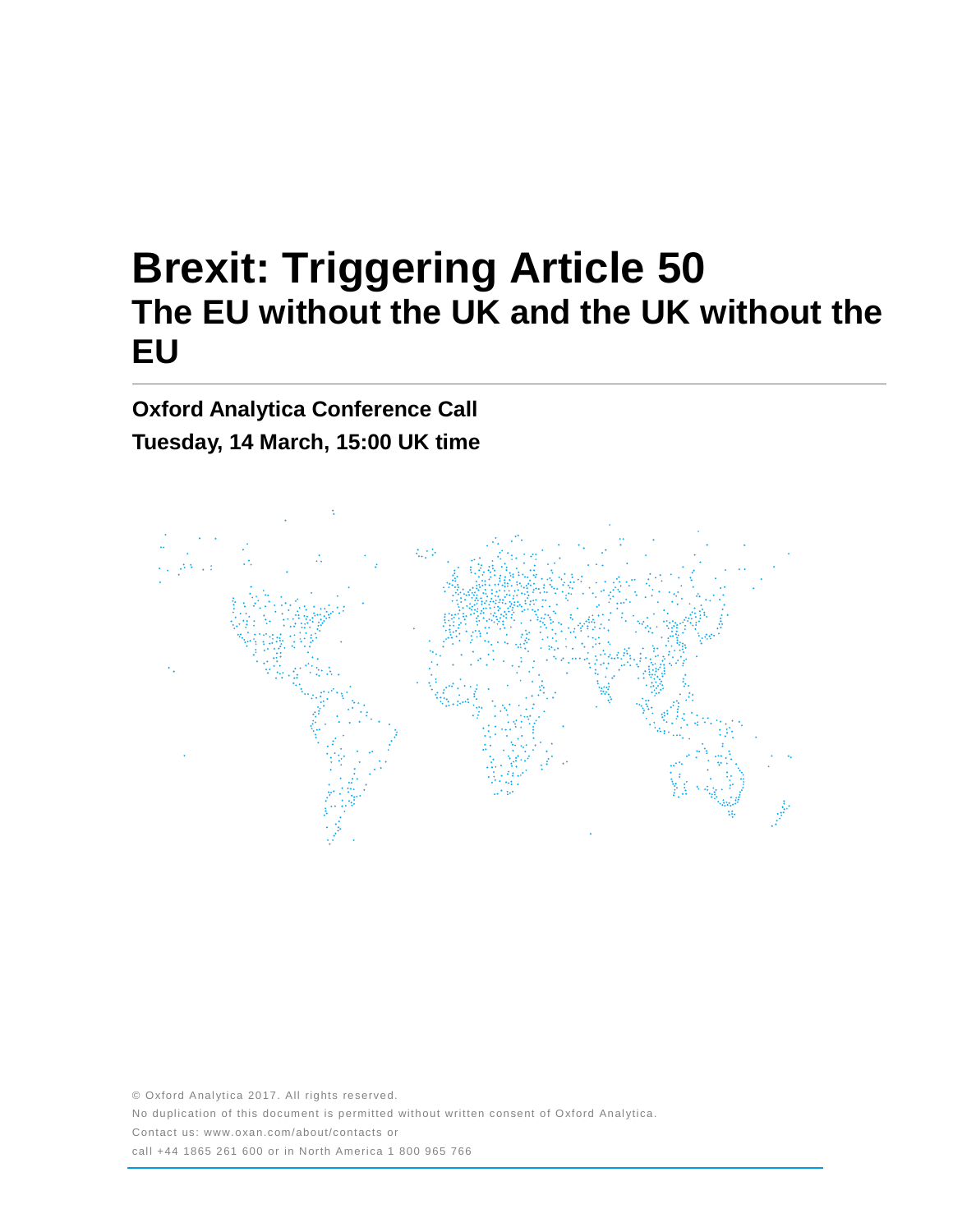

## **Brexit: Triggering Article 50 The EU without the UK and the UK without the EU**

March should have been a glorious month for the EU — a joyous celebration of the 60th anniversary of the Treaty of Rome which created its forebear, the European Economic Community, and inexorable progress toward ever closer union.

But the United Kingdom has pooped on the party.

Its prime minister, Theresa May, has chosen this month to trigger Article 50, formally starting the 2 year countdown to the United Kingdom's withdrawal following last June's historic 'Brexit' vote.

For the first time, the EU is facing contraction, not expansion -- and thinking what had previously seemed unthinkable: that the cure for what ails Europe could be less EU not more.

What will the United Kingdom look like without Europe -- and Europe without the United Kingdom?

Are Britons stealing a march on a fragmenting world, or just marginalising themselves and yet to wake up to a diminished economy and buyers' remorse?

Is more Europe for some, and less for others — a two-speed EU — the future for the 27?

Will the 27 even remain 27 in the face of the centrifugal forces of nationalism, populism that will test Europe's political elites in a year of critical elections?

How will it all work? Who will be the winners and losers? Where are the fracture lines and the opportunities?

And what can go wrong over the next two years?

Join us on Tuesday, March 14 for answers to these questions and to put your own to three of Oxford Analytica's expert advisors.